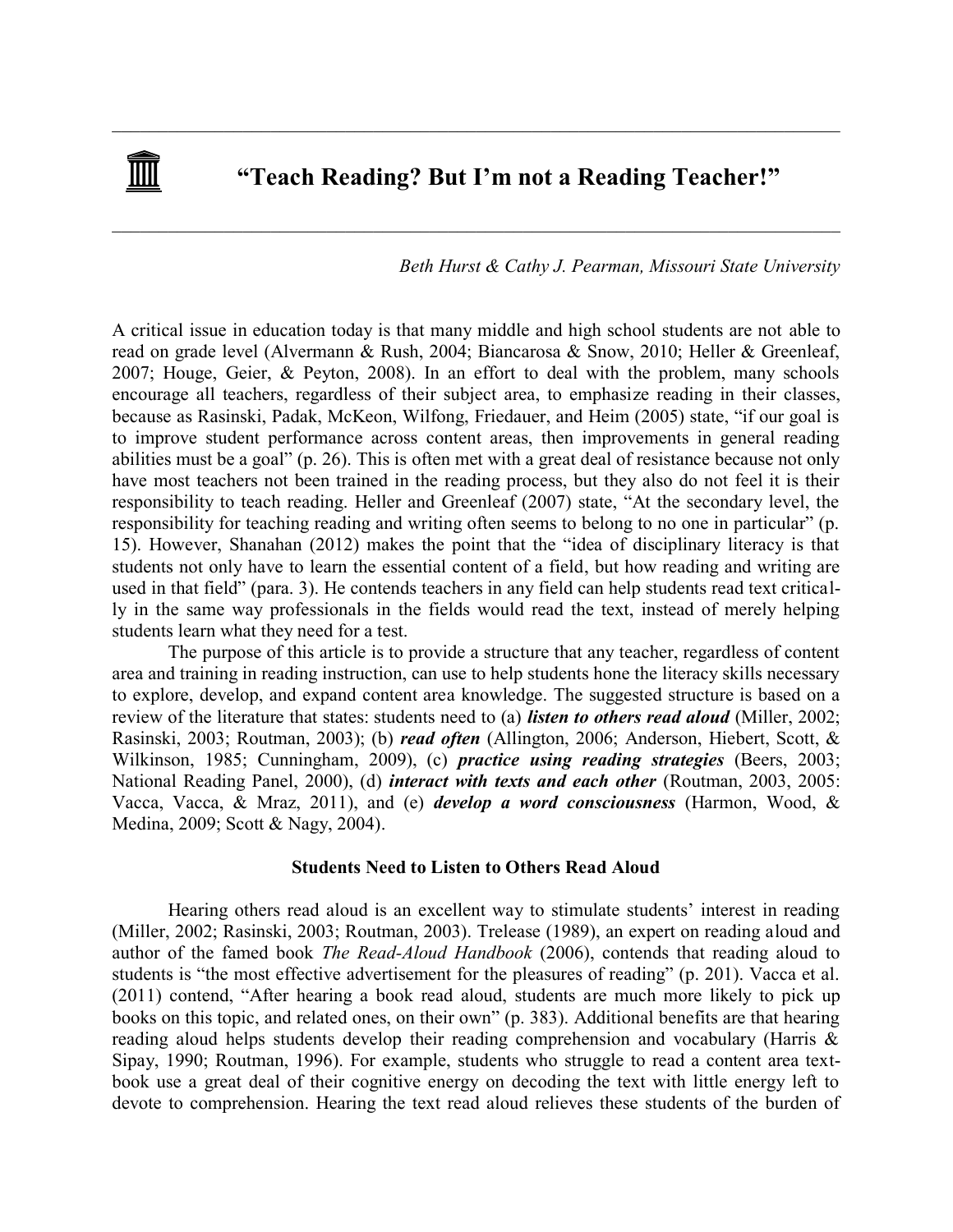decoding and allows them to focus on comprehension. Vocabulary acquisition is also enhanced by hearing text read aloud. As the text is being read aloud, the teacher can use think alouds to model the use of context clues to determine the meaning of words, insert synonyms and antonyms, give definitions, or make connections for students to information they have learned previously (Tompkins, 2009).

One way teachers can set up a structure for students to hear others read aloud is to have a signup sheet (some teachers have a calendar posted on the wall) where each student in the class signs up for a day to read aloud to the class (Hurst, Scales, Frecks, & Lewis, 2011). Then each class period begins with one student reading aloud. Students can read any text, within certain perimeters, such as an excerpt from a book or magazine article, song lyrics, jokes, famous quotes, or something from the Internet. According to Hurst et al. (2011), the sign up to read activity gives "students a reason to read; provides opportunities for oral reading, rereading, practice reading, choice in reading selections; and helps students develop prosody" (p. 439).

Before reading, students tell why they chose that particular text. Hurst et al. (2011) believe that by students explaining their "personal connections to the reading, the class has opportunities to become interested in a wide range of reading materials, and it fosters a sense of community as students come to better understand their classmates' interests, likes, and dislikes" (p. 439).

Not only does the class listening to the reading benefit, but the students who are reading aloud are helped too because before they read, they are encouraged to practice reading the text until they can read it fluently. Rasinski (2006) states, "If I were to give an oral reading performance of a passage, I would most certainly have an incentive to practice, rehearse, or engage in repeated readings" (p. 705). It is this kind of practice that helps students become better readers.

## **Students Need to Read Often**

Allington (2006) and Cunningham (2009) believe students need to read volumes (read a lot) and contend this has an impact on student achievement in reading. Just as with any skills such as in music or sports, if there is little practice, there is little improvement. Therefore, to become better readers, students must read often (Anderson et al., 1985; Atwell, 2007). Trelease (1989) contends "Reading is an accrued skill: the more you do it, the better you get at it; the better you get at it, the more you like it; the more you like it, the more you do it" (p. 202).

Perhaps one reason there are so many middle and high school students who read below grade level is because reading instruction typically stops at sixth grade, and once that instruction stops, the reading seems to as well. Heller and Greenleaf (2007) found that in most secondary schools there is very little reading, very little required reading of primary or real world materials, and very little time devoted to discussing what was read. This may be why students do not increase their reading levels as they increase their grade levels. According to Atwell (2007), "The major predictor of academic success is the amount of time that a student spends reading" (p. 107). Anderson et al. (1985) stated, "Those who read a lot show larger gains on reading achievement tests" (p. 26). They further contend that "becoming a skilled reader is a matter of continuous practice, development, and refinement" (p. 18). Therefore, one of the most important components of developing reading skills is time for students to read daily.

Motivating students to read daily can be enhanced by teacher awareness of adolescent sociocultural perspectives. When activating prior knowledge on a topic, cultural diversity must be taken into account. Depending on student experiences, origin, and home beliefs, students may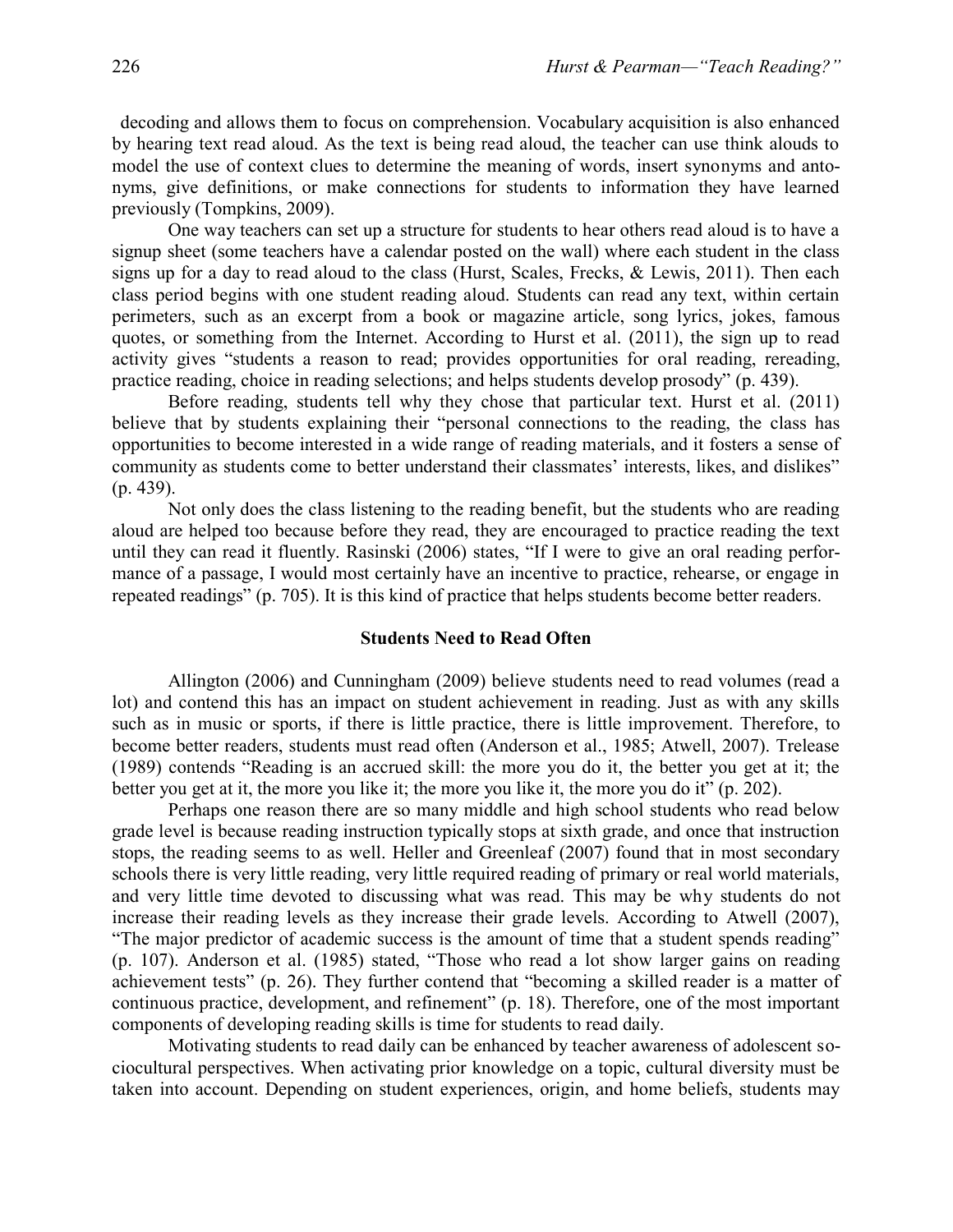not share the same viewpoint as their teacher and fellow students and may choose to read materials outside the required reading list. Linguistic diversity may also be a factor if students choose to read in their home language or read materials where their home dialect is featured. A multiliteracy approach is often needed (Moje & Speyer, 2008). Along with the content of the materials the students read, an additional concern is that students are reading material on their ability and interest level. According to Roe (2001), "Students need to read texts that fit their instructional reading level and their interest" (p. 13). School librarians can help teachers find appropriate supplemental texts in their subject area that are low level, high interest for these students that also address their unique sociocultural needs.

#### **Students Need to Practice Reading Strategies**

Beers (2003) defines *reading strategies* as the processes we use to read. The National Reading Panel (2000) states that students need practice using reading strategies. Routman (2003) contends teachers need to "teach strategies students need to know to process and understand text" (p. 43). Even though all teachers are not trained in reading instruction, they are most likely fairly good readers since they have college degrees, so they can share with their students what they do when they read a difficult text. They can help students learn what to do to improve their reading by using what Davey (1983) called *thinking aloud*. Teachers can think aloud what they do when they come to a word they do not know or a difficult passage as they read with their students.

Some strategies these teachers most likely use regularly themselves that help students become better readers include: *rereading* (Beers, 2003; Samuels, 1979), *use of context clues* (Bean, Readence, & Baldwin, 2011; Vacca et al., 2011), *predicting* (Duke & Pearson, 2002; Wolsey & Fisher, 2009), *visualizing* (Gambrell & Jawitz, 1993; Moje & Speyer, 2008), and *making connections* (Harvey & Goudvis, 2000; Keene & Zimmerman, 2007).

**Rereading**. According to Beers (2003), rereading is "probably the number one strategy independent readers use when something stumps them in a text. It's probably the last strategy dependent readers use" (p. 113). She believes this is because independent readers have learned that rereading can help them figure out text they did not understand the first time, while dependent readers have not yet figured that out. Teacher prompts may be as simple as saying something such as: *That sentence was not clear. Let's read it again*.

**Context clues**. Vacca et al. (2011) contend the use of context clues is "one of the most useful strategies at the command of proficient readers" (p. 266). Bean et al. (2011) contend there are three types of context clues: definition, description, and contrast. Definition is when the word is defined in the sentence as in this sentence: *Context clues, or using other words in the sentence to figure out an unknown word, are an effective reading strategy*. Description is when the word is described in the sentence as in this sentence: *She knew that because of Starbucks' ubiquitous presence that she would find one on the next corner.* Contrast is when the sentence provides the opposite meaning as in this sentence: *The teacher knew the student was not being deceitful because he had always told the truth in the past*. Teachers can explain these differences to students as they occur during reading.

**Predicting**. Predicting is when students are encouraged to use their prior knowledge and experiences to guess what might happen in the text. This also provides motivation for them to want to read on to see if they were right in their guesses. It is a way to get students to think about what they are reading. Fisher, Frey, and Ross (2009) contend that predicting "also facilitates use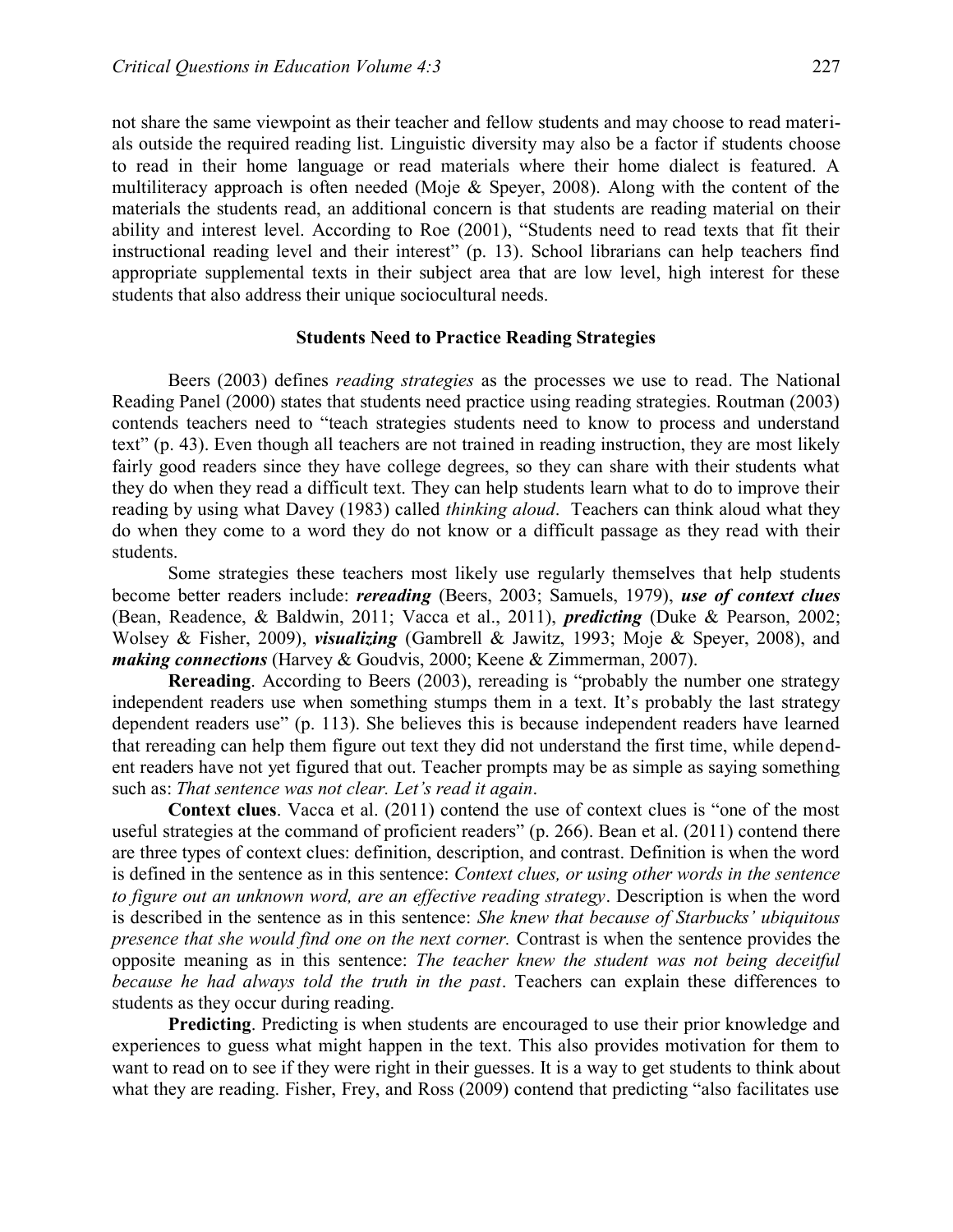of text structure as students learn that headings, subheadings, and questions imbedded in the text are useful means of anticipating what might occur next" (p. 339).

**Visualizing**. Teaching students to visualize what they are reading can help them improve their comprehension of the text (Gambrell & Jawitz, 1993; Moje & Speyer, 2008). We think in images, not words. For example, if students were asked to visualize a basketball, they would most likely think of an orange ball with lines circling it. They might also envision a basketball player, court, or hoop. Rarely would someone envision the letters b-a-s-k-e-t-b-a-l-l. Teachers can encourage students to visualize as they read by asking questions such as, *What do you see in your mind as you read?* It is helpful to have students share with others what they visualized. This can help those students who do not have prior knowledge on the subject create their own visualizations.

**Making connections**. Comprehension is enhanced when students activate their prior knowledge by "connecting the known to the new" (Wilson, 1983, p. 382). Keene and Zimmerman (2007) recommend students make connections between text-to-self, text-to-text, and text-toworld. Teachers can do this by asking students to make these different types of connections to what they are reading, and when they share these connections with the class, it helps all of the students build on their prior knowledge and comprehension.

#### **Students Need to Interact with Texts and Each Other**

Because we are social creatures, it is important to the learning process for students to learn from and with each other (Bromley, 2008; Dewey, 1963; Kasten, 1997; Smith, 1998; Vacca et al., 2011; Wilkinson et al., 2010). Routman (2005) contends "students learn more when they are able to talk to one another and be actively involved" (p. 207). Routman (2003) further contends that "talking with others about what we read increases our understanding. Collaborative talk is a powerful way to make meaning" (p. 126). Almasi and Gambrell (1997) believe "participation in peer discussions improves students' ability to monitor their understanding of text, to verbalize their thoughts, to consider alternative perspectives, and to assume responsibility for their own learning" (p. 152). Providing daily opportunities for students to read and interact with texts and each other is an important component of any class.

It is recommended that teachers provide a wide variety of readings. These readings can be any source of material such as newspapers, magazines, the Internet, or books as long as these texts are both readable and comprehensible for students (Godt, 2008). In addition, variety encompasses not only a wide range of genres, but also includes variety in topics and in reading levels. Students will be less likely to take advantage of opportunities to read if the materials they are provided are too difficult for them to read independently or if the topics hold no interest or connection to their lives (Allington, 2006). Dunston and Gambrell (2009) contend that real world texts and interactions motivate students intrinsically to read.

The following strategies are ways teachers can encourage their students to read and interact with texts and each other. Each class period, after a student reads aloud and another student shares a word, the class will be given a text to read from the subject area currently being studied, and then teachers use a strategy such as the ones listed below to allow students to interact with the text and each other.

**Anticipation Guides**. Vacca et al. (2011) define anticipation guides as "a series of statements to which students must respond individually before reading the text" (p. 181). The purpose is to get students to draw their attention to what they already know about a topic and to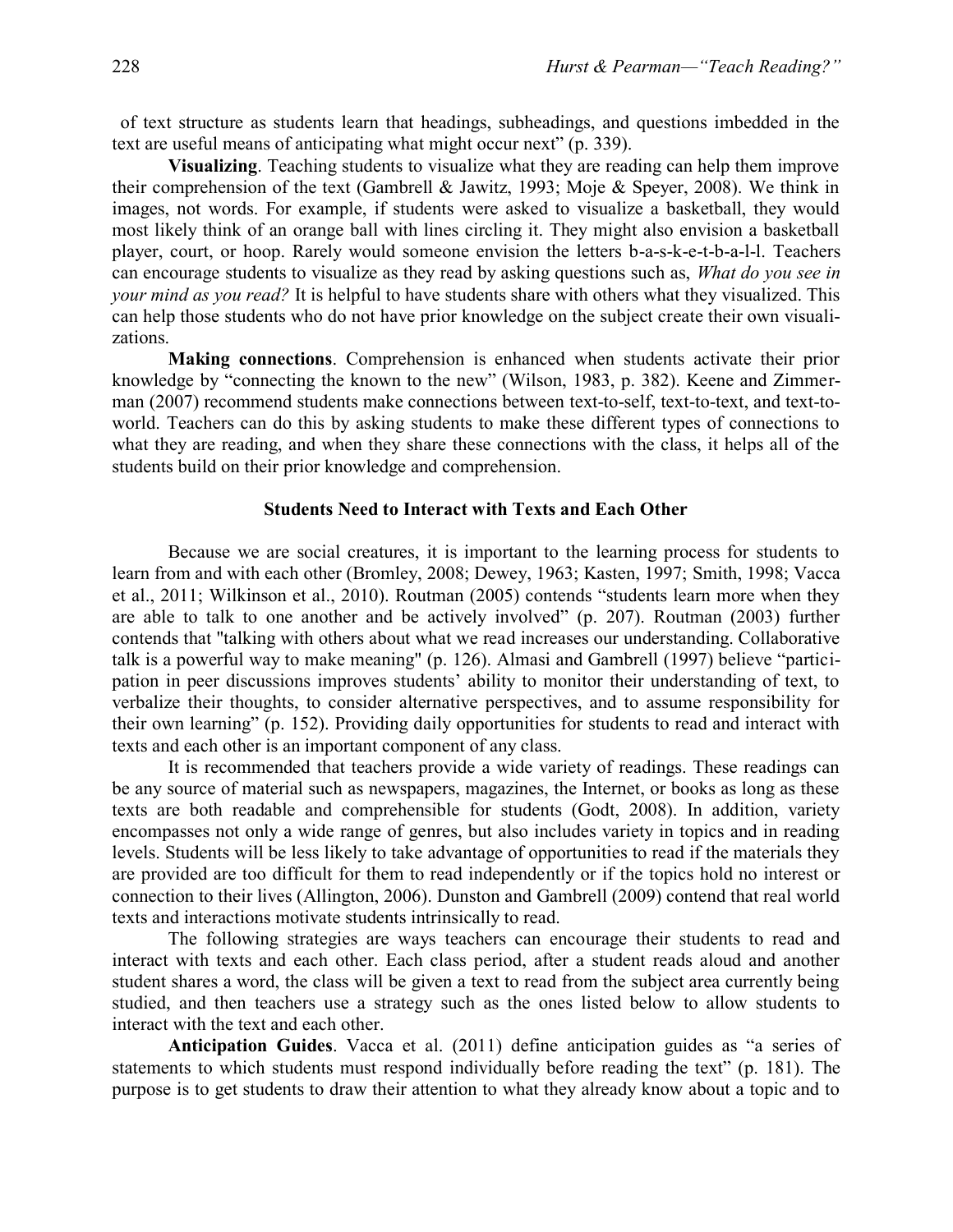encourage them to want to read the text to find out if what they knew was right. Students fill out the anticipation guide before reading and discuss their answers with the class. After reading, students refer back to their responses and discuss it as a class again.

**Directed Reading-Thinking Activity** (Stauffer, 1969). The Directed Reading-Thinking Activity involves the teacher stopping at predetermined places throughout the text and asking students to think about the text in different ways by asking questions such as What do you think? Why do you think so? What do you think will happen next, and why? and by attempting to get the entire class in on the predicting and discussing. Students use their prior knowledge and experience to make these predictions throughout the text.

**Fishbowl**. The fishbowl strategy involves a small group of students sitting in a circle surrounded by a circle of the rest of the class. After all students have read the text, the group in the inside circle discusses the text while the students in the outside circle listen. After a brief discussion, the students in the inside can switch with students from the outside for a continuing of the discussion.

**Found Poems** (Hobgood, 1998). Found poems encourage students to pick out the most important words and ideas from the text to create a poem using exact words from the reading. As students read the text, they underline important words or phrases. Then in groups after they read, they write a poem using the words they underlined.

**Guided Reading Procedure** (Manzo, 1975). As an adaptation of the Guided Reading Procedure, before reading, students brainstorm what they know about the subject of the text they will be reading while the teacher makes a webbing of that information on the board. Then students read the text in groups. After reading, each group adds new information to the web and writes a summary sentence or *moral of the story* on the board. Then each group shares with the class what they added to the board to prompt discussion.

**Jigsaw** (Aronson, 1978). With the jigsaw strategy, the class is divided into groups. Each group is given a different text, but on the same topic or different parts of the same text. The groups read their text together and discuss the main points of the text. Then new groups are formed with one person from each of the original groups. Each person in the new group tells the main points from their reading. This allows the whole class to learn from different texts.

**K-W-L** (Ogle, 1986). The K-W-L strategy is where students list what they already *Know* about a topic before they read. Then they make a list of things they *Want* to know, and finally, after reading, they list what they *Learned*. Students share with the class their responses at the different levels to prompt discussion of the text.

**Memory Game** (Robinson & Hurst, 2007). The Memory Game is a fun way students can read and interact with factual text. Students first listen to the text being read aloud by the teacher while they read along silently. This allows the students to hear and see the text at the same time. Without looking at the text, students individually make a list of every fact they can remember. Next, students are placed in small groups where each group makes a master list of all of the facts they can remember. Once these master lists are completed, the game is played by each group providing one new fact until all facts have been given. A group is out of the game when they repeat a fact already given by another group or when they run out of facts. When a group goes out, the group members become judges in order to keep them actively involved in the game. At this point the judges may look back at the text to help answer any disputes.

**ReQuest** (Manzo, 1969). ReQuest stands for Reciprocal Questioning in which the students ask the teacher questions. To do this activity, the students and the teacher read the text carefully. Then students get into groups to create questions they want to ask the teacher. The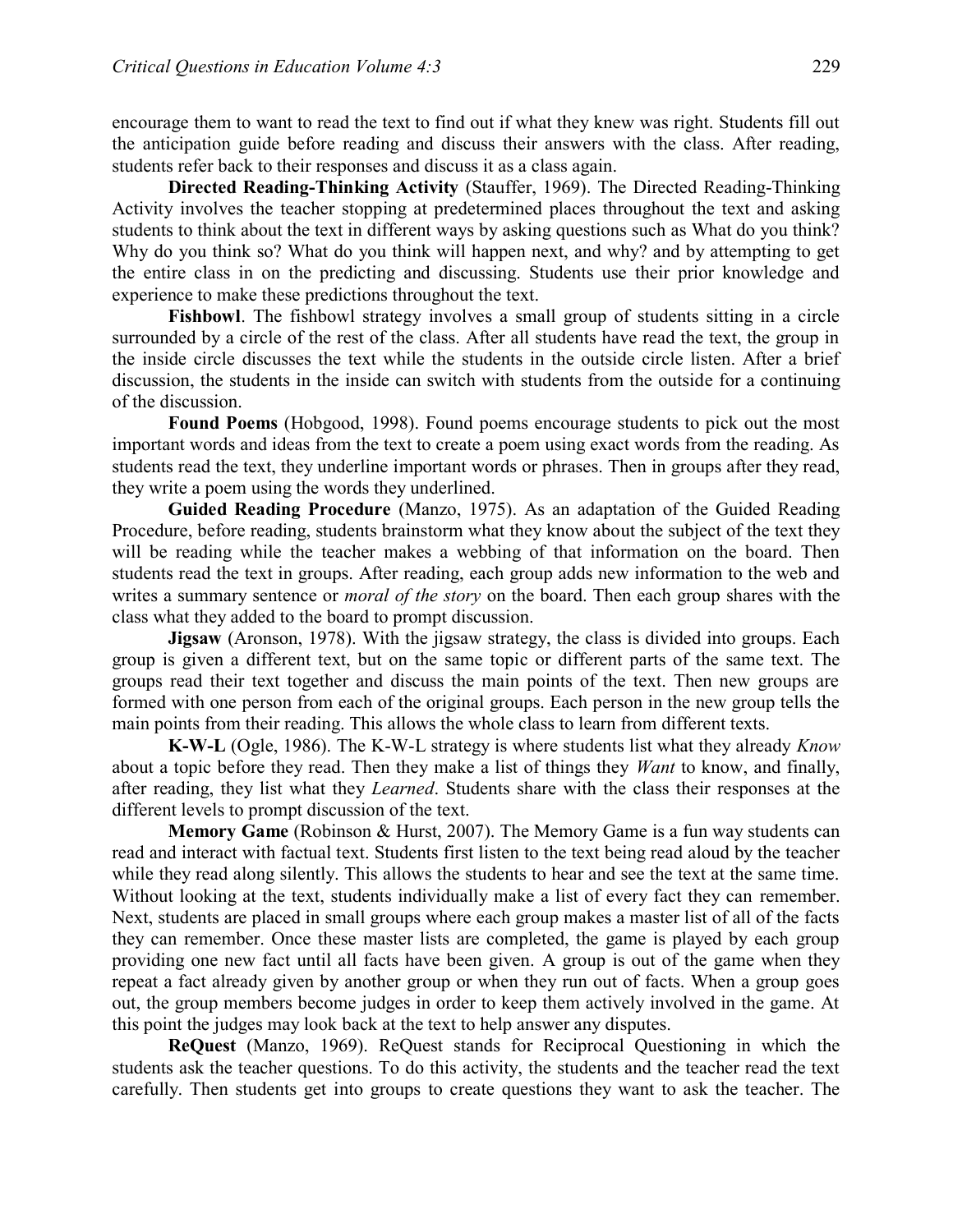same process can be used for the groups to ask each other questions.

**Oral Learning Logs** (Hurst, 1999, 2005). As students read the text on their own, they look for things that interest them or draw their attention. On a piece of paper with a line drawn vertically down the center, students write on the left side what they read that interested them, and on the right side, they write their reaction/reflection or what it was that drew their attention. Then, as a whole class activity, each student shares one thing from his or her learning log with the class, which creates a class discussion with input from each student. Many students find it easier to share with the whole class when they have previously written their thoughts on paper.

**Vocabulary Self-collection Strategy** (Haggard, 1982). For this strategy, students in groups scan the text before reading to pick out difficult vocabulary words. Each group picks one word and writes it on the board. They read aloud to the class the sentence from the text that contains the word, and then they tell the class what the word means. Then when students read the text, they are more likely to remember the new or difficult vocabulary words.

#### **Students Need to Develop a Word Consciousness**

Scott and Nagy (2004) define word consciousness as "an interest in and awareness of words" (p. 202). They contend that developing this word consciousness "can be fun and motivating" (p. 358). Harmon et al. (2009) agree that teachers need to give "attention to raising word consciousness" (p. 357). According to Fisher et al. (2009), "vocabulary is a significant predictor of reading comprehension," and that "increasing vocabulary improves comprehension" (p. 333).

One simple way teachers can help students develop word consciousness in their classes can be done with a signup sheet like the signup sheet for reading aloud—students sign up for a day to present one new word to the class. On the students' turn to present a word, they (a) write the word on the board, (b) tell why they chose that word, (c) tell the class the definition(s) of the word, (d) use the word in a sentence, and (e) ask for a volunteer from the class to use the word in a sentence. Some students put a great deal of thought into the word they want to share with the class. Wherever students go to find a word they want to share, whether in a dictionary, online, through friends, or through reading, they are thinking about words—and that is the point—to get students thinking about words and their meanings. Graves (1987, 2000) believes that through playing with words and language, students will develop an interest and appreciation for words that will last a lifetime.

# **Pulling it Together**

Regardless of content area specialty or training in literacy instruction, this daily structure is one that any teacher can use to support student learning. Five components have been suggested: students 1) take turns reading aloud, 2) read often, 3) practice reading strategies, 4) interact with texts and each other, and 5) develop a word consciousness. Table 1 provides a chart of a daily routine.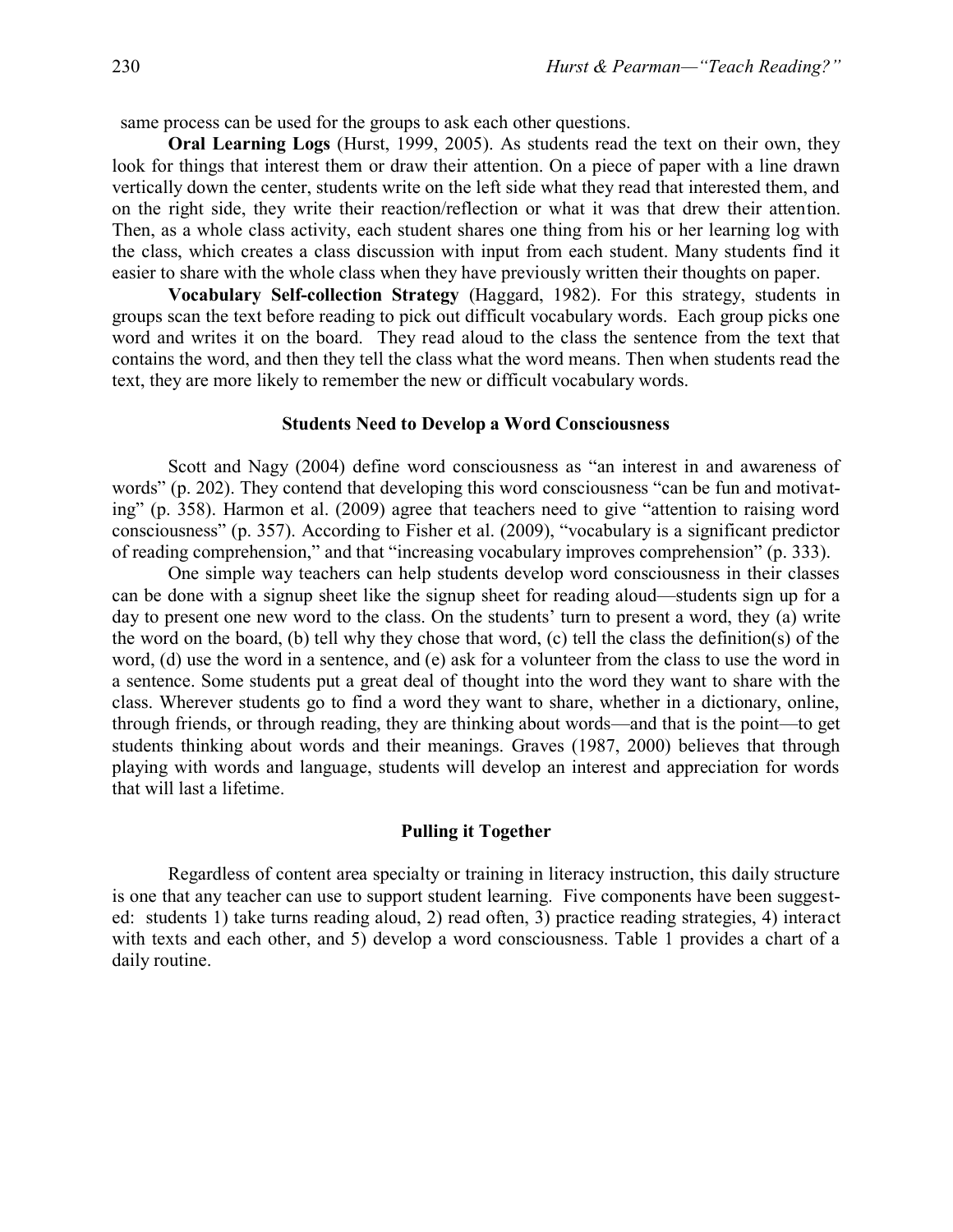| First five minutes of class: one student reads<br>aloud to the class.  | Students sign up for a day to read.                                                                                                                                                                                                                  |
|------------------------------------------------------------------------|------------------------------------------------------------------------------------------------------------------------------------------------------------------------------------------------------------------------------------------------------|
| Next two-three minutes: one student introduces<br>a word to the class. | Students sign up for a day to introduce a<br>word to the class.                                                                                                                                                                                      |
| Students read a text.                                                  | Variety of ways to read: silently, whole class<br>taking turns, in pairs, in small groups,<br>teacher reads aloud while students read along<br>silently.                                                                                             |
| Students interact with the text and each other.                        | Variety of ways to interact: anticipation<br>guides, directed reading-thinking activity,<br>fishbowl, found poems, guided reading<br>procedure, jigsaw, K-W-L, memory game,<br>ReQuest, oral learning logs, vocabulary self-<br>collection strategy. |

# **Table 1. Suggested Daily Structure**

With this structure, students hear someone read aloud every day, and they are reading and interacting with text and each other every day to deepen and develop ownership of content. They are engaging in the often missing component in most classrooms today—reading. In order to become better readers of content texts, students have to read, and read often.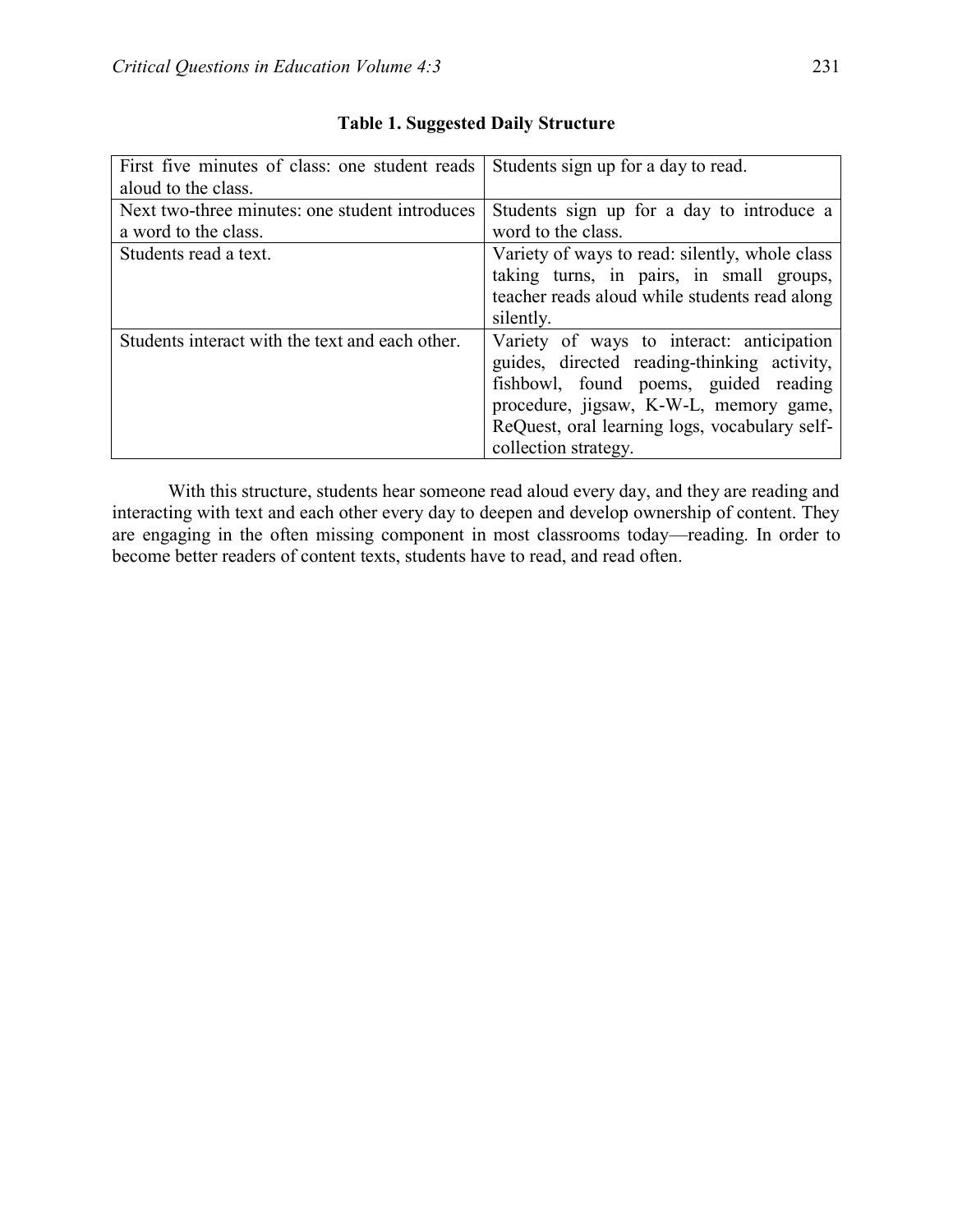## **References**

- Allington, R. (2006). *What really matters for struggling readers: Designing research-based programs* (2<sup>nd</sup> ed.). New York, NY: Pearson.
- Almasi, J.F., & Gambrell, L.B. (1997). Conflict during classroom discussions can be a good thing. In J.R. Paratore, & R.L. McCormack (Eds.), *Peer talk in the classroom: Learning from research* (pp. 130-155). Newark, DE: International Reading Association.
- Anderson, R.C., Hiebert, E.H., Scott, J.A., & Wilkinson, A.G. (1985). *Becoming a nation of readers: The report of the commission on reading*. Washington, D.C.: National Institute of Education.
- Alvermann, D.E., & Rush, L.S. (2004). Literacy intervention programs at the middle and high school levels. In T.L. Jetton & J.A. Dole (Eds.), *Adolescent literacy research and practice* (pp. 210-227). New York, NY: Guilford.
- Atwell, N. (2007). *The reading zone: How to help kids become skilled, passionate, habitual, critical readers.* New York, NY: Scholastic.
- Bean, T.W., Readence, J.E., & Baldwin, R.S. (2011). *Content area literacy: An integrated approach*  $(10^{th}$  ed.). Dubuque, IA: Kendall Hunt.
- Beers, K. (2003). *When kids can't read: What teachers can do: A guide for teachers 6-12.*  Portsmouth, NH: Heinemann.
- Biancarosa, G., & Snow, C. (2010). *Reading next: A vision for action and research in middle and high school literacy* (2<sup>nd</sup> ed.). Washington, DC: Alliance for Excellent Education.
- Bromley, K. (2008). Actively engaging middle school students with words. In K.A. Hinchman & H.K. Sheridan-Thomas (Eds.), *Best practices in adolescent literacy instruction* (pp. 99- 113). New York, NY: Guilford Press.
- Cunningham, P. (2009). *What really matters in vocabulary: Research-based practice across the curriculum*. New York, NY: Pearson.
- Davey, B. (1983). Think-aloud: Modeling the cognitive processes of reading comprehension. *Journal of Reading, 27*(1), 44-47.
- Dewey, J. (1963). *Experience and education*. New York, NY: Collier.
- Duke, N., & Pearson, P. D. (2002). Effective practices for developing reading comprehension. In A. Farstrup & J. Samuels (Eds.), *What research has to say about reading instruction* (pp. 205-242). Newark, DE: International Reading Association.
- Dunston, P.J., & Gambrell, L.B. (2009). Motivating adolescent learners to read. In K.D. Wood & W.E. Blanton (Eds.), *Literacy instruction for adolescent: Research-based practice* (pp. 269-286). New York, NY: Guilford.
- Fisher, D., Frey, N., & Ross, D. (2009). Comprehension is more than a strategy. In K.D. Wood & W.E. Blanton (Eds.), *Literacy instruction for adolescent: Research-based practice* (pp. 328-343). New York, NY: Guilford.
- Gambrell, L.B., & Jawitz, P.B. (1993). Mental imagery, text illustrations, and children's story comprehension and recall. *Reading Research Quarterly, 28*(3), 265-276.
- Godt, P.T. (2008). Leadership in reading. *Illinois Reading Journal, 37*(1), 59-62.
- Graves, M. (1987). The roles of instruction in fostering vocabulary development. In M. McKeown & M. Curtis (Eds.), *The nature of vocabulary acquisition* (pp.165–184). Hillsdale, NJ: Erlbaum.
- Graves, M. (2000). A vocabulary program to complement and bolster a middle-grade comprehension program. In B. Taylor, M. Graves, & P. van den Broek (Eds.), *Reading for mean-*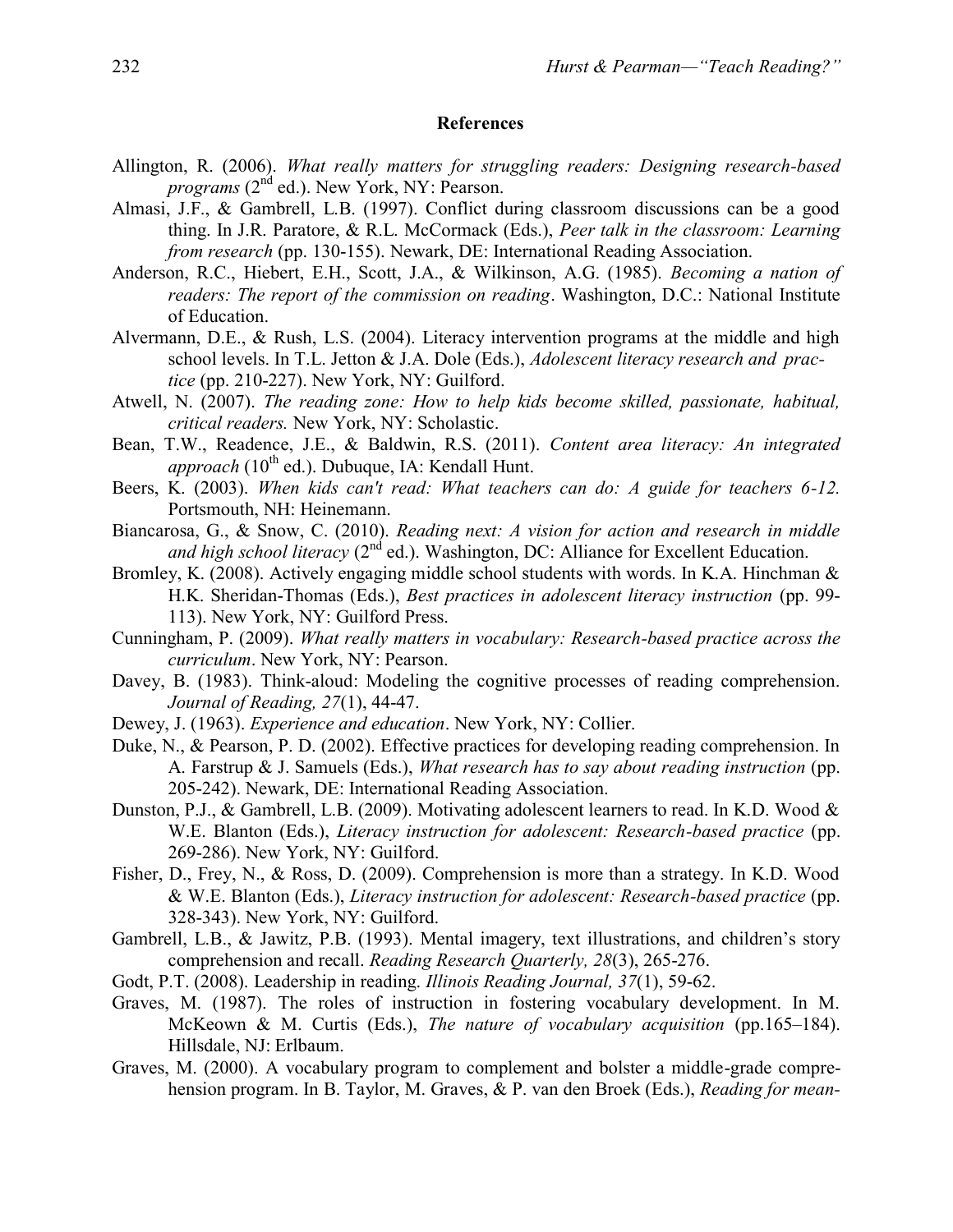*ing: Fostering comprehension in the middle grades* (pp. 116–135). Newark, DE: International Reading Association.

- Haggard, M.R. (1982). The vocabulary self-collection strategy: An active approach to word learning. *Journal of Reading, 26*, 203-207.
- Harmon, J.M., Wood, K.D., & Medina, A.L. (2009). Vocabulary learning in the content areas: Research-based practices for middle and secondary school classrooms. In K.D. Wood & W.E. Blanton (Eds.), *Literacy instruction for adolescent: Research-based practice* (pp. 344-367). New York, NY: Guilford.
- Harris, A.J., & Sipay, E.R. (1990). *How to increase reading ability: A guide to developmental and remedial methods*. New York, NY: Longman.
- Harvey, S., & Goudvis, A. (2000). *Strategies that work: Teaching comprehension to enhance understanding*. York, ME: Stenhouse.
- Heller, R., & Greenleaf, C.L. (2007). *Literacy instruction in the content areas: Getting to the core of middle and high school improvement*. Washington, D.C.: Alliance for Excellent Education.
- Hobgood, J.M. (1998). Found poetry. *Voices from the Middle, 5*(2), 30.
- Houge, T. T., Geier, C., & Peyton, D. (2008). Targeting adolescents' literacy skills using one-toone instruction with research-based practices. *Journal of Adolescent & Adult Literacy, 51*(8), 640-650.
- Hurst, B. (1999). Living learning logs. *Journal of Reading Education, 24*(3), 34-35.
- Hurst, B. (2005). My journey with learning logs. *Journal of Adolescent & Adult Literacy*, *49*(1), 42-46.
- Hurst, B., Scales, K., Frecks, E., & Lewis, K. (2011). Sign up for reading: Students read aloud to the class. *The Reading Teacher, 64*(6), 439-443*.* doi:10.1598/RT.64.6.6
- Kasten, W.C. (1997). Learning is noisy: The myth of silence in the reading-writing classroom. In J.R.Paratore, & R.L. McCormack (Eds.), *Peer talk in the classroom: Learning from research* (pp. 88-101). Newark, DE: International Reading Association.
- Keene, E.O., & Zimmerman, S. (2007). *Mosaic of thought: The power of comprehension strategy instruction* (2<sup>nd</sup> ed.). Portsmouth, NH: Heinemann.
- Miller, D. (2002). *Reading with meaning: Teaching comprehension in the primary grades*. Portland, ME: Stenhouse.
- Manzo, A. V. (1969). The ReQuest procedure. *Journal of Reading, 11*, 123-126.
- Manzo, A.V. (1975). Guided reading procedure. *Journal of Reading, 18*, 287-291.
- Moje, E.B., & Speyer, J. (2008). The reality of challenging texts in high school science and social studies: How teachers can mediate comprehension. In K.A. Hinchman & H.K. Sheridan-Thomas (Eds.), *Best practices in adolescent literacy instruction* (pp. 185-210). New York, NY: Guilford Press.
- Ogle, D. (1986). K-W-L: A teaching model that develops active reading in expository text. *The Reading Teacher, 39*(6), 564-570.
- Rasinski. T. (2003). *The fluent reader: Oral reading strategies for building word recognition, fluency, and comprehension.* New York, NY: Scholastic.
- Rasinski*,* T. (2006). Reading fluency instruction: Moving beyond accuracy, automaticity, and prosody*. The Reading Teacher*, *59*(7), 704-706.
- Rasinski, T. V., Padak, N. D., McKeon, C. A., Wilfong, L. G., Friedauer, J. A., & Heim, P. (2005). Is reading fluency a key for successful high school reading? *Journal of Adolescent & Adult Literacy, 49*(1), 22-27.